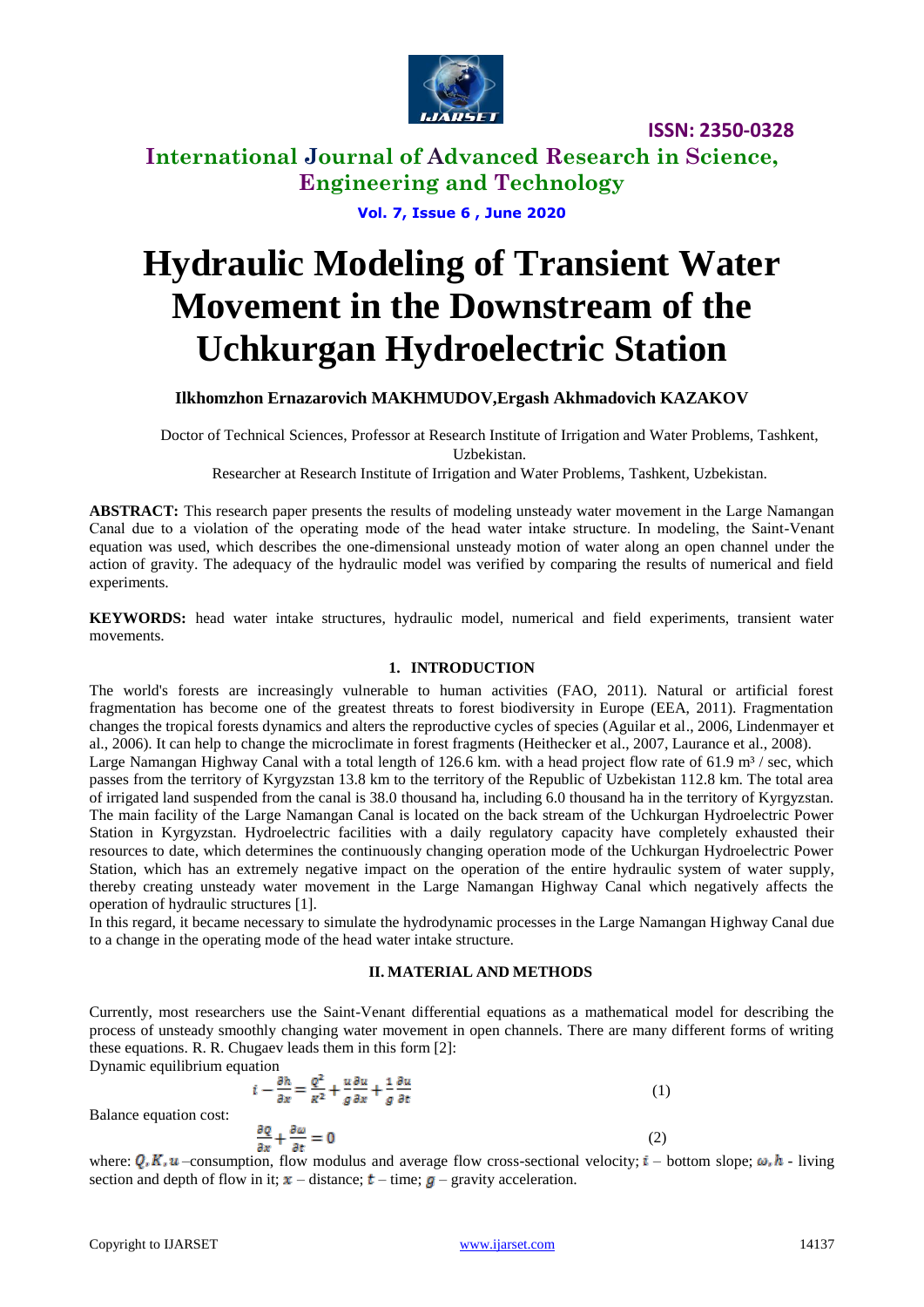

# **International Journal of Advanced Research in Science, Engineering and Technology**

## **Vol. 7, Issue 6 , June 2020**

On the left side of equation (1), the quantity  $i = \frac{\sigma n}{n}$  is the slope of the free surface of the water. The first term on the right-hand side of equation (1) is the slope of friction; the third term  $\frac{1}{2}$  is the local part of the inertia forces.

When calculating the unsteady flow in the Large Namangan Highway Canal, the critical flow  $(Fr \geq 1)$  is considered, which requires one boundary condition to be specified in the upper and lower sections. In the upper section, the

observed flow rates are set  $u = u(t, x_0)$ , and in the lower section, the dependence  $u = u(t, x_{N-1})$ . The latter dependence is a characteristic of the closing alignment, and when it is received, field data are used. However, it should be remembered that the flow curve in the general case changes continuously due to violation of the operating mode of the Uchkurgan hydroelectric station, since the water flow in the site depends not only on the level mark. When analytically defining the flow curve, one can use the Manning equation. The analysis shows that for real channels at high level marks, the Manning formula gives an overestimated flow rate, while for small it is underestimated [3].

We solve equations (1) using the method of integration of normal systems, for this we introduce the notation: (3)

$$
h(t,x)=Fr\cdot t\cdot u
$$

(3) put on (1) and get the first-order quasilinear partial differential equation

$$
\frac{\partial u}{\partial t} + u \frac{\partial u}{\partial x} + g \cdot Fr \cdot t \cdot \frac{\partial u}{\partial x} = (i - \frac{Q^2}{R^2})g
$$
(4)

where:  $\mathbf{Fr}$  – Froude criterion.

Equation (4) we compare the system of ordinary differential equations in a symmetric form:

$$
\frac{at}{1} = \frac{ax}{u + g \cdot Fr \cdot t} = \frac{au}{\left(i - \frac{Q^2}{K^2}\right)g} \tag{5}
$$

We represent  $(5)$  in the form:

$$
\frac{dx}{dt} = u + g \cdot Fr \cdot t,
$$
  

$$
\frac{du}{\left(i - \frac{Q^2}{\kappa^2}\right)g} = dt
$$
 (6)

From the system of equation (6) we obtain a solution to equation (1)

$$
u = \int \left(i - \frac{Q^2}{R^2}\right) g \cdot dt \tag{7}
$$

Given (7) from (3) we get

$$
h(t, x) = Fr \cdot t \cdot \int \left(i - \frac{q^2}{\kappa^2}\right) g \cdot dt \tag{8}
$$

Now we solve the equation of the balance of flow. Since there is a large lateral inflow from the Northern Ferghana Canal in the studied section of the Large Namangan Highway Canal, q should be specified in the equation (2) during the simulation.

We introduce the following notation:

$$
Q = \frac{O_{y n}}{F r \cdot \omega \cdot \frac{v}{a}} \tag{9}
$$

where:  $v$ – kinematic viscosity of water,  $a$  – opening the shutter of a blocking structure,  $O_{y_n}$  - control operator. Given (9), equation (2) takes the form

$$
O_{yn}Fr \cdot \frac{v}{a} \frac{\partial \omega}{\partial x} + \frac{\partial \omega}{\partial t} \tag{10}
$$

Equation (10) is associated with a system of ordinary differential equations, the symmetric form of which has the form:

$$
\frac{dx}{Q_{yn_{pr\frac{v}{a}}}} = \frac{dt}{1} = \frac{uw}{q}
$$
\n(11)

We represent  $(11)$  in the form:

$$
\begin{cases}\n\frac{dx}{dt} = O_{y^n} F r \cdot \frac{v}{a}, \\
d\omega = q \cdot dt\n\end{cases} = \begin{cases}\n\frac{dx}{dt} = O_{y^n} F r \cdot \frac{v}{a}, \\
\omega = \int q \cdot dt\n\end{cases} \tag{12}
$$

from the system of equation (12) we obtain the solutions of equation (2)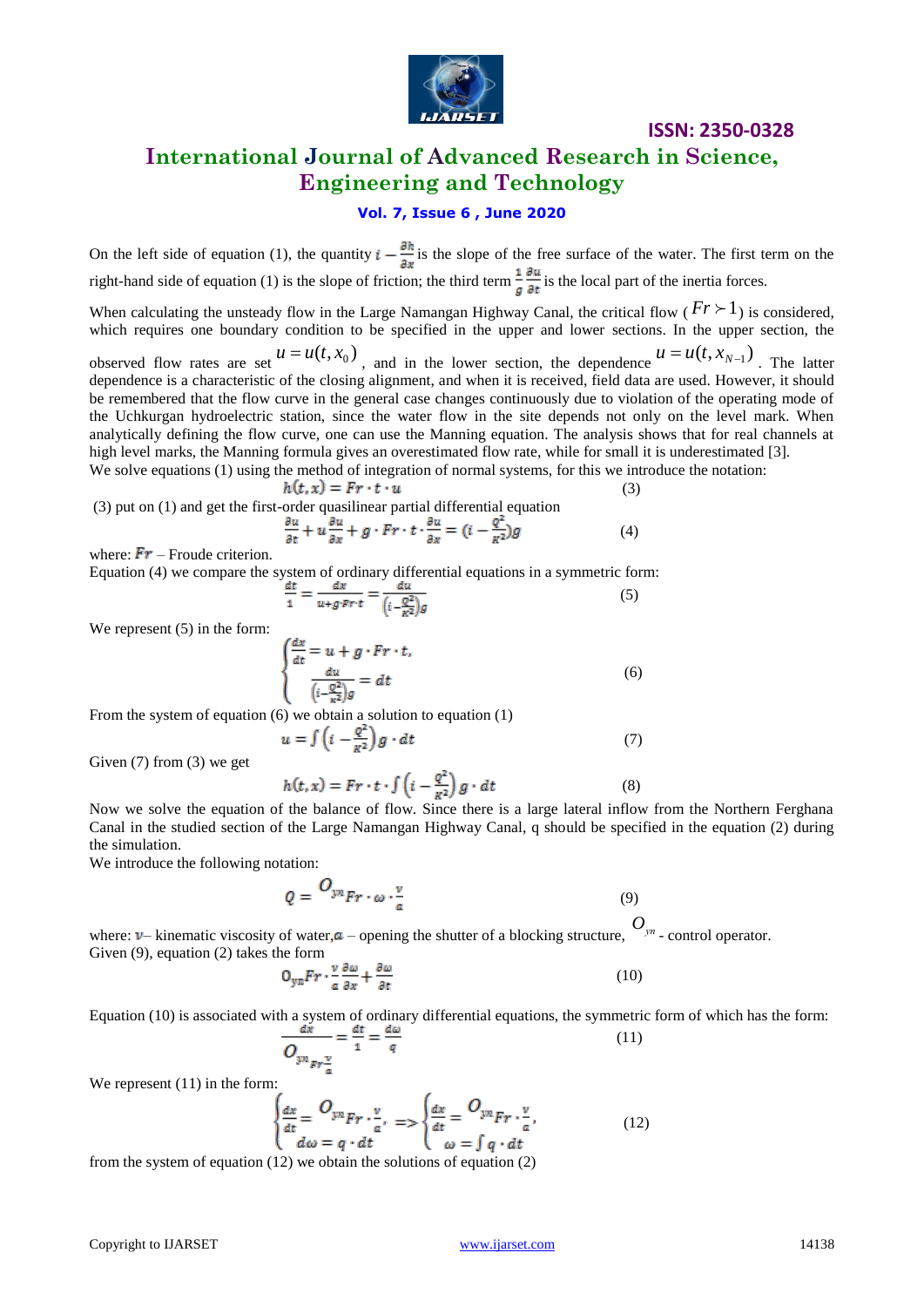

# **International Journal of Advanced Research in Science, Engineering and Technology**

## **Vol. 7, Issue 6 , June 2020**

$$
\begin{cases}\n\omega = \int q \cdot dt \\
Q = \frac{O_{yn}}{Fr \cdot \frac{v}{a} \int q \cdot dt}\n\end{cases} (13)
$$

As a result, we obtain the general solution of the system of equations (1) and (2):

$$
\begin{cases}\nh(t, x) = t \cdot Fr \cdot \int (i - \frac{Q^2}{K^2}) g dt, \\
Q = O_{yn} \cdot \frac{V}{a} Fr \int q dt.\n\end{cases}
$$
\n(14)

#### **III. RESULTS**

For testing and verification of the described model, the Large Namangan Highway Canal section (PK362 + 93-PK432 + 93) with a total length of 17 km was considered. To verify the model, field data were used (Fig. 1).



**Fig 1.**Picket PK362 + 93 of the Great Namangan Canal. The maximum flow depth is 2.6 meters, the average velocity vector is 0.5 0.8 m/s, and the water flow rate is  $10.65$  m<sup>3</sup>/s.

Test calculations were carried out on the basis of observational data in the spring-autumn period of 2019. In the spring, there are three pronounced highs of marks of the level of May 20-27, 2019. Moreover, maximum flow rates are observed only in May; moreover, the Q curve in May does not correspond to the dependence used in the calculations for the corresponding Large Namangan Highway Canal site. The fact is that fluctuations in the water level in the canal are associated with the unstable operation of the Uchkurgan hydroelectric station. Comparison of the results of a numerical and full-scale experiment is presented in the form of graphs in Fig. 2-5.

|                                               | 50       |               |                |    |    |    |    |
|-----------------------------------------------|----------|---------------|----------------|----|----|----|----|
|                                               | 40       |               |                |    |    |    |    |
|                                               | 30       |               |                |    |    |    |    |
| расход воды, м3/с                             | 20<br>10 | Створ канал а |                |    |    |    |    |
|                                               | $\circ$  | $\mathbf{1}$  | $\overline{2}$ | 3  | 4  | 5  | 6  |
| -I-участок                                    |          |               |                |    |    |    |    |
| Расход воды, м3/с<br>Численный<br>эксперимент |          | 47            | 48             | 45 | 50 | 46 | 49 |
| Расход воды, м3/с<br>Натурный эксперимент     |          | 40            | 42             | 41 | 38 | 39 | 42 |



**Fig. 2.** Change in water flow in the I-section of canal **Fig.3.** Changes in water level in the I-section of canal